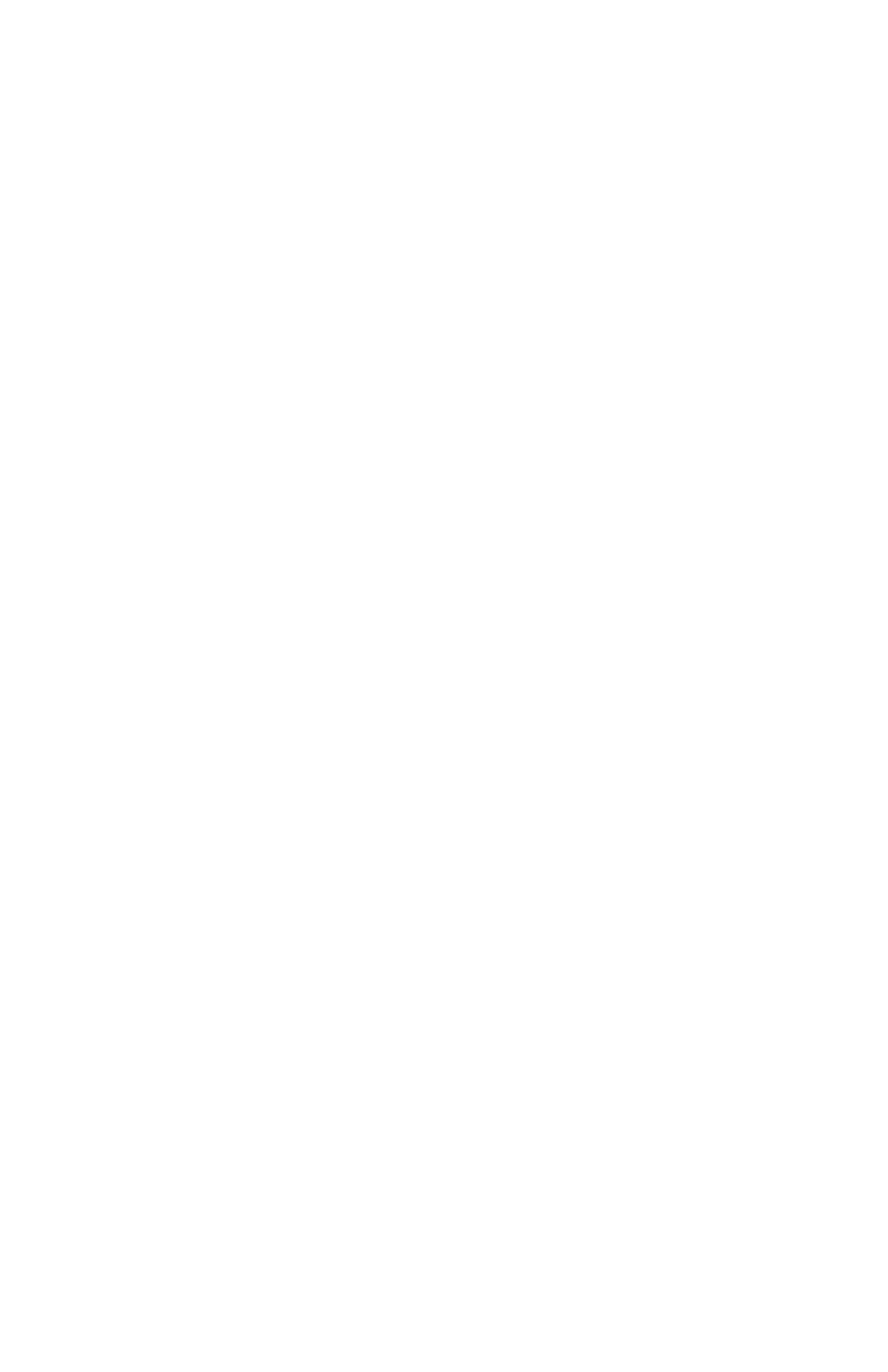#### **TABLE OF CONTENTS**

| Studies Prove that Arbitration is an Effective Process 11 |  |
|-----------------------------------------------------------|--|

The sponsors express their thanks to John K. Boyce III and Bill Lemons of San Antonio for drafting this work with the able assistance of Edna Sussman.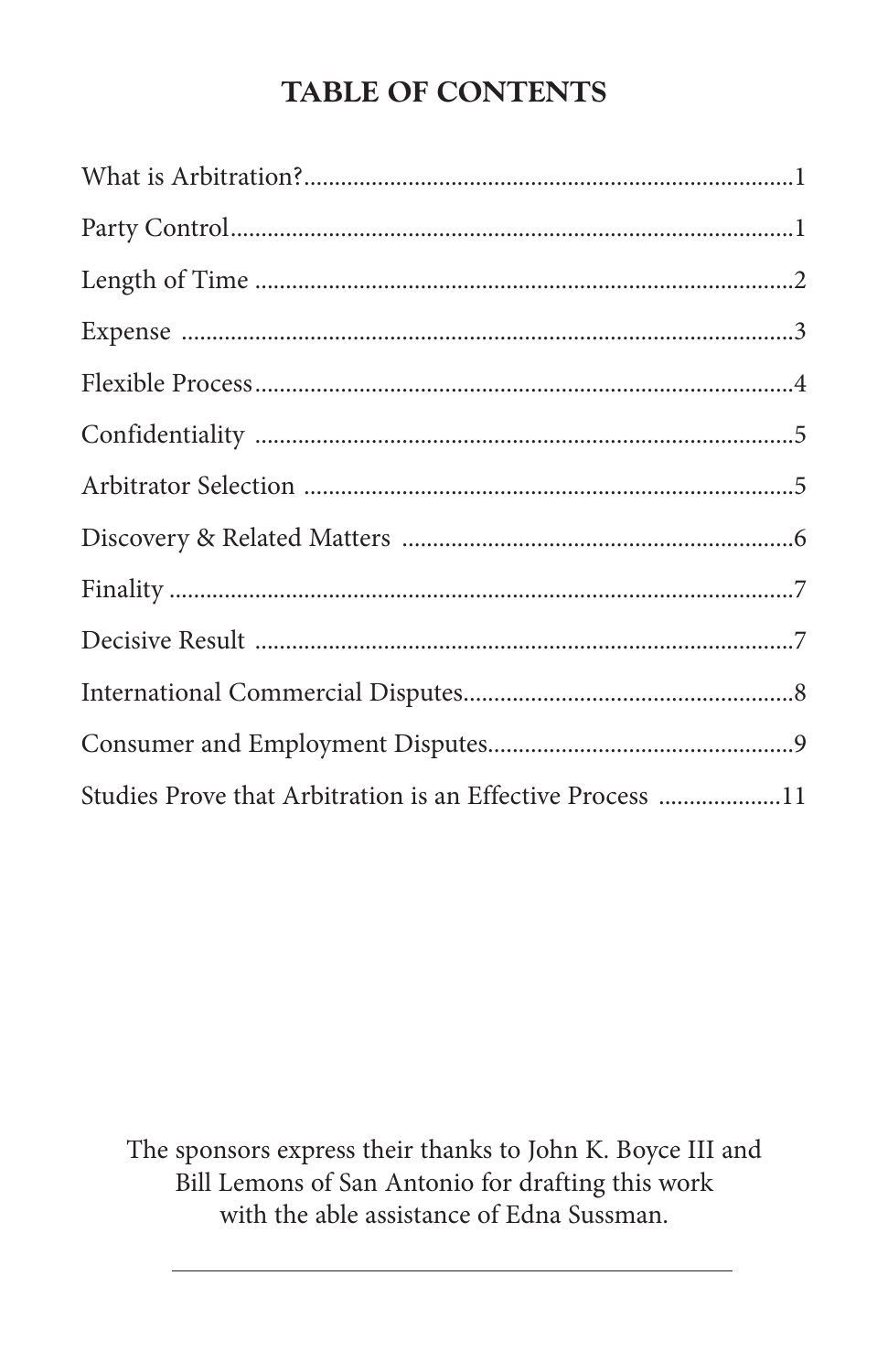## *benefits of* **Arbitr a tion** for commercial Disputes

*Arbitration has been part of the dispute resolution landscape for centuries: some commentators date arbitration back to the time of the Phoenician merchants; Alexander the Great's father, Phillip the Second, used arbitration as a means for resolving border disputes; George Washington had an arbitration clause in his will; and the English used arbitration for commercial disputes as early as 1224.*

*Arbitration is preferred by many as a way to resolve commercial disputes. It has many advantages over litigation in court.*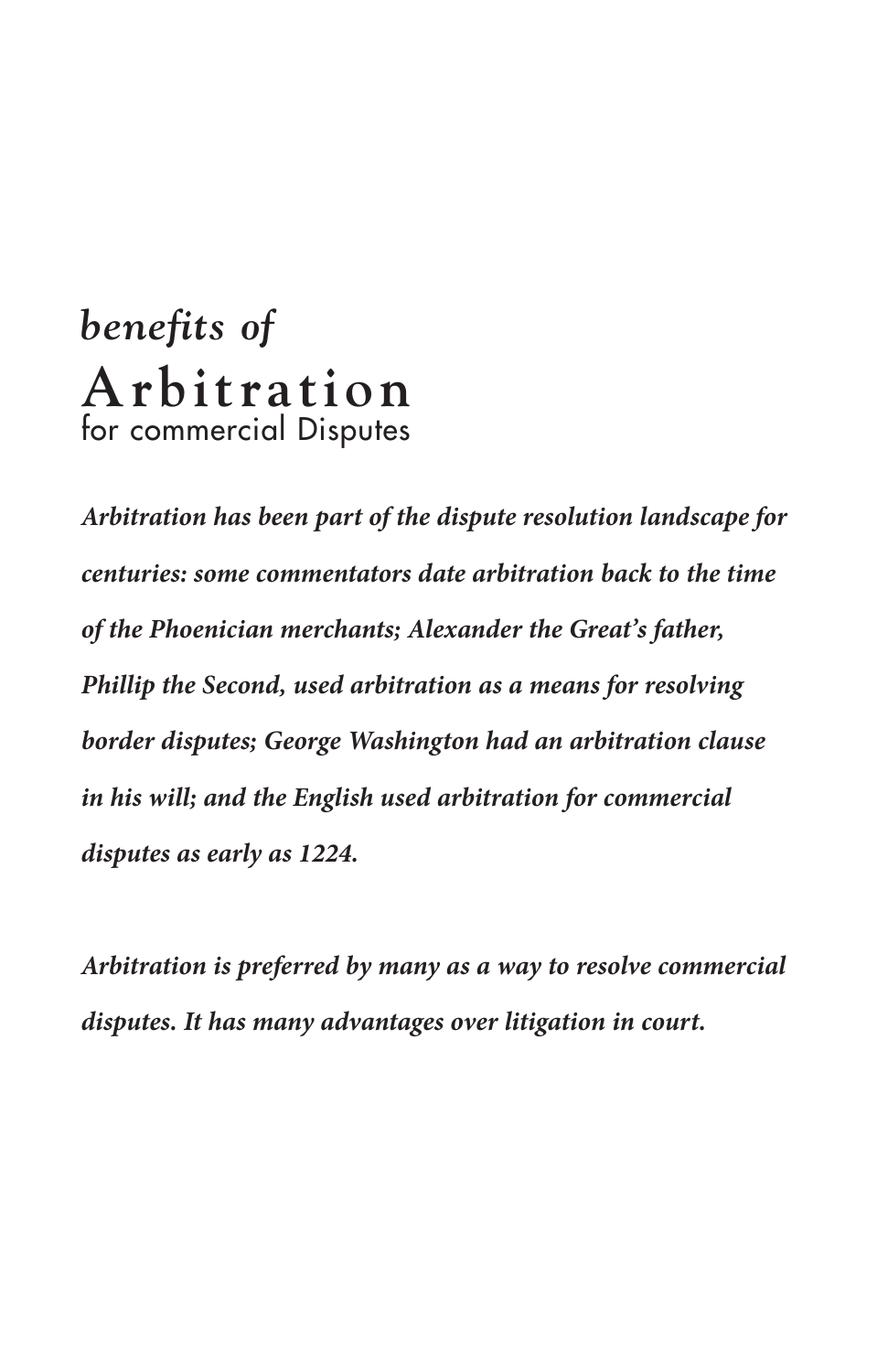

#### **WHAT IS ARBITRATION?**

Arbitration has been part of the dispute resolution landscape for centuries: some commentators date arbitration back to the time of the Phoenician merchants; Alexander the Great's father, Phillip the Second, used arbitration as a means for

*Arbitration is preferred by many as a way to resolve commercial disputes. It has many advantages over litigation in court*

resolving border disputes; George Washington had an arbitration clause in his will; and the English used arbitration for commercial disputes as early as 1224.

Arbitration is preferred by many as a way to resolve commercial disputes. It has many advantages over litigation in court, such as party control of the process; typically lower costs and shorter time to resolution; flexibility; privacy; awards which are final and enforceable; decision makers who are selected by the parties on the basis of desired characteristics and experience; and broad user satisfaction.



#### **PARTY CONTROL**

Unlike litigation in court, arbitration is a creature of contract. This means that parties can agree to design the arbitration

process to accommodate their respective needs and can continue

to do so as the proceeding moves forward. Both at the contractual stage and after the arbitration has commenced, the parties can determine the nature *Parties can agree to design the arbitration process to accommodate their respective needs*

and scope of discovery (including whether to allow depositions), the conduct of the hearing (including testimony by live video), the length of time for the entire process, as well as pre-screening the arbitrators for disclosure issues and availability.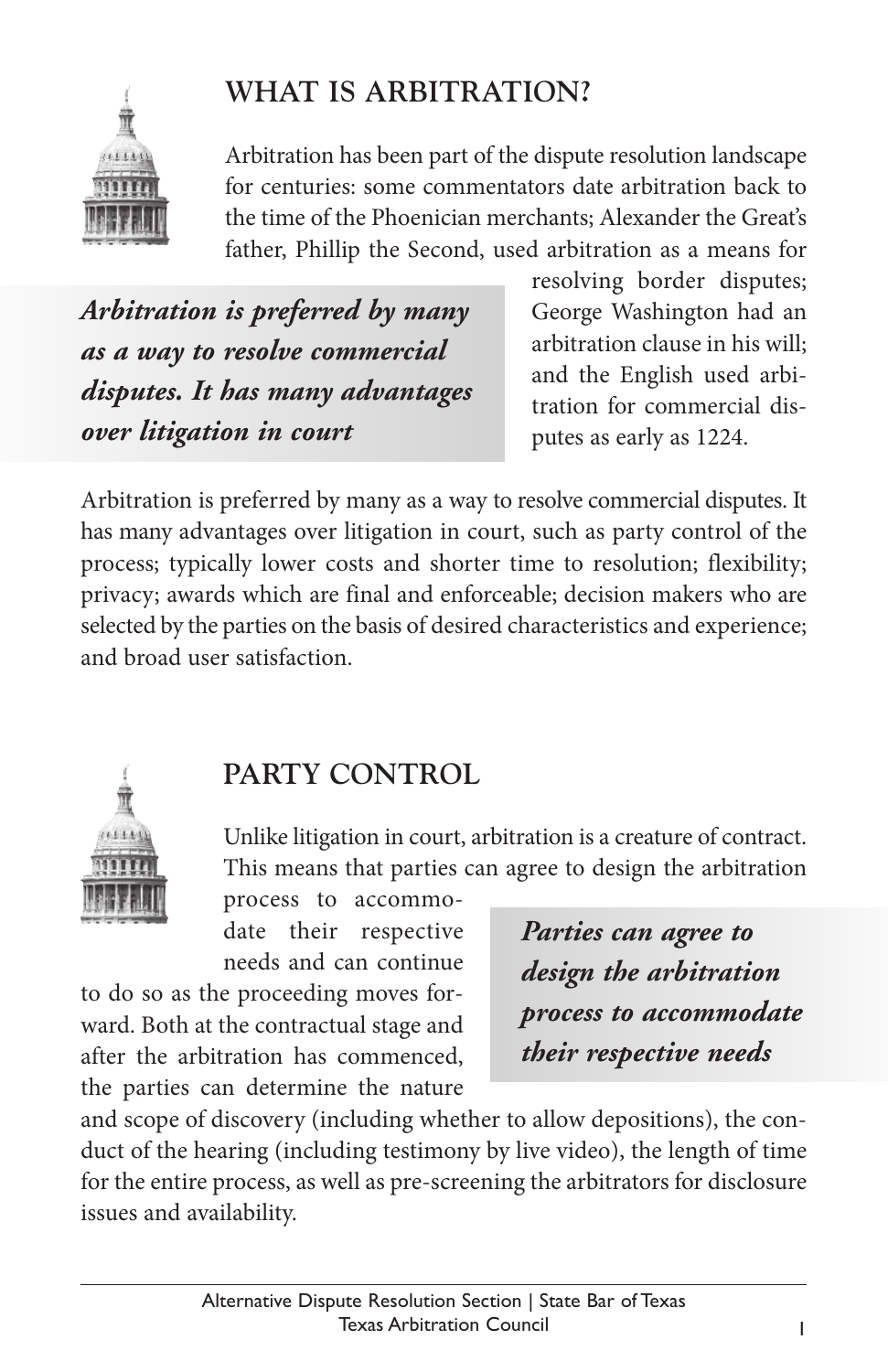

#### **LENGTH OF TIME**

According to statistics furnished by the largest arbitration providers, the average time from commencement of a domestic, commercial arbitration to issuance of a final award ranges from **7 months to 7.3 months**. i

By contrast, in 2011, the median length of time from filing through trial of civil cases in the U.S. District Courts was 23.4 months and considerably longer in some of the busier courts."

The median length of time in 2011 from filing of a civil case in district court to disposition of appeal by the U.S. Circuit Courts of Appeal was 30.8 months and considerably longer in some of the busier courts.<sup>ii</sup>

The Bureau of Justice Statistics reports that for state court contract cases in the 75 largest U.S. counties, the average length of time from case filing to trial in jury cases was 25.3 months and for bench trials 18.4 months.<sup>i</sup> Appeals times are not reported.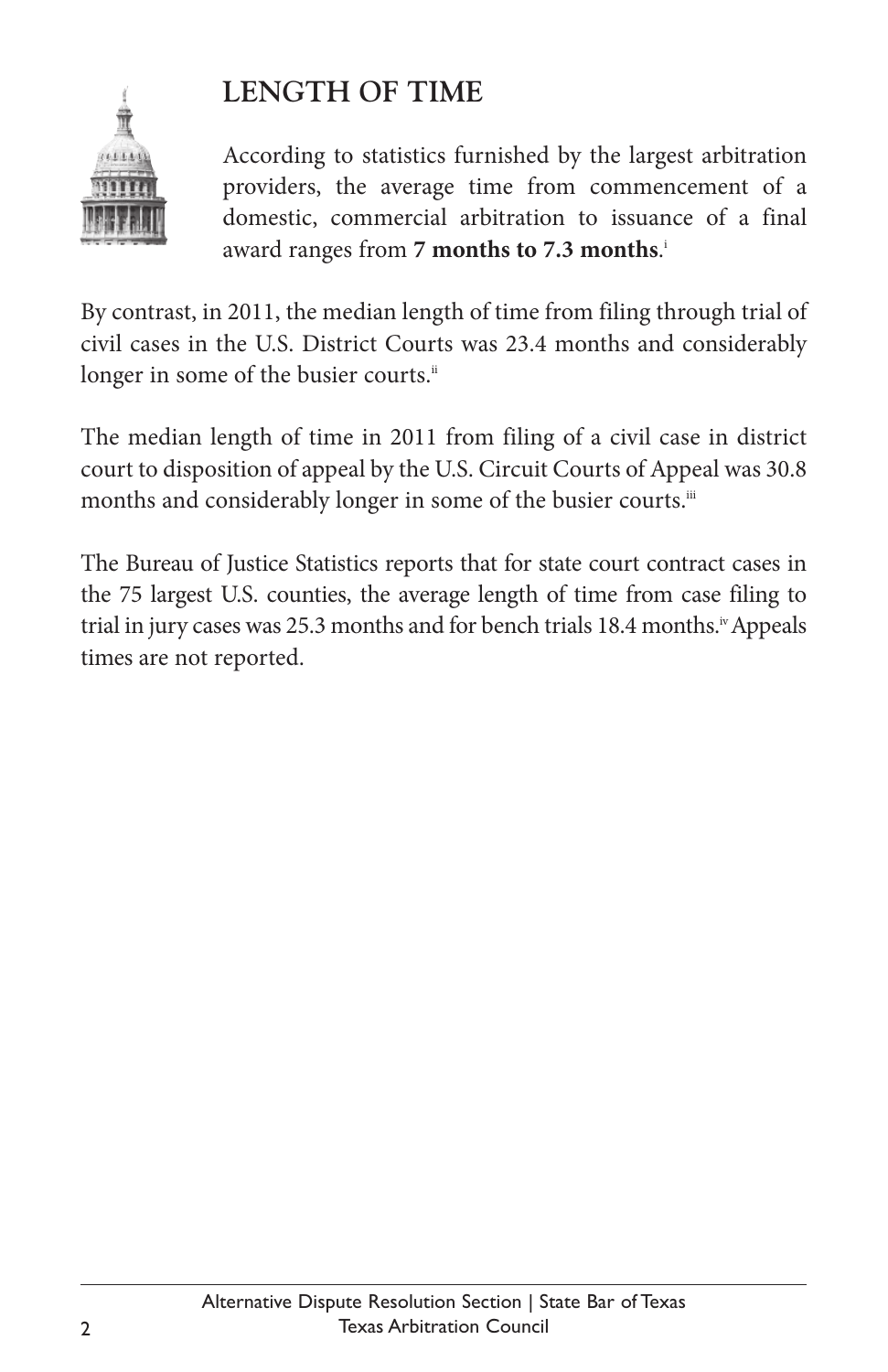#### **EXPENSE**



Attorneys' fees and expenses are by far the most significant cost of litigation, and they increase in direct proportion to the time to resolution of the case. Attorneys' fees and expenses can be minimized in arbitration because arbitrations are generally concluded in far less time than cases in court.

While cases litigated in court do not have arbitrator or institutional charges, the International Chamber of Commerce reports that those charges represent only 18% of the cost of arbitration. <sup>v</sup> This 18% (and substantially more) can be recouped quickly because of the increased speed and efficiency of arbitration and the ability to tailor the arbitration to the specific needs of the parties.

Court cases generally require more counsel time and, thus, more expense for preparation and trial than is needed in arbitration. For example, broad

pre-trial motion practice and exhaustive discovery pursuant to rules of civil procedure are not common in arbitration. Many hearing related matters which consume time and money in court are usually not part of arbitration such as extensive

*Court cases generally require more counsel time and, thus, more expense for preparation and trial than is needed in arbitration.*

evidentiary issues, *voir dire*, jury charges, proposed findings of fact, endless authentication of documents, qualification of experts, and cumulative witnesses. Finally post hearing appeals and court proceedings are far more limited in arbitration than in court.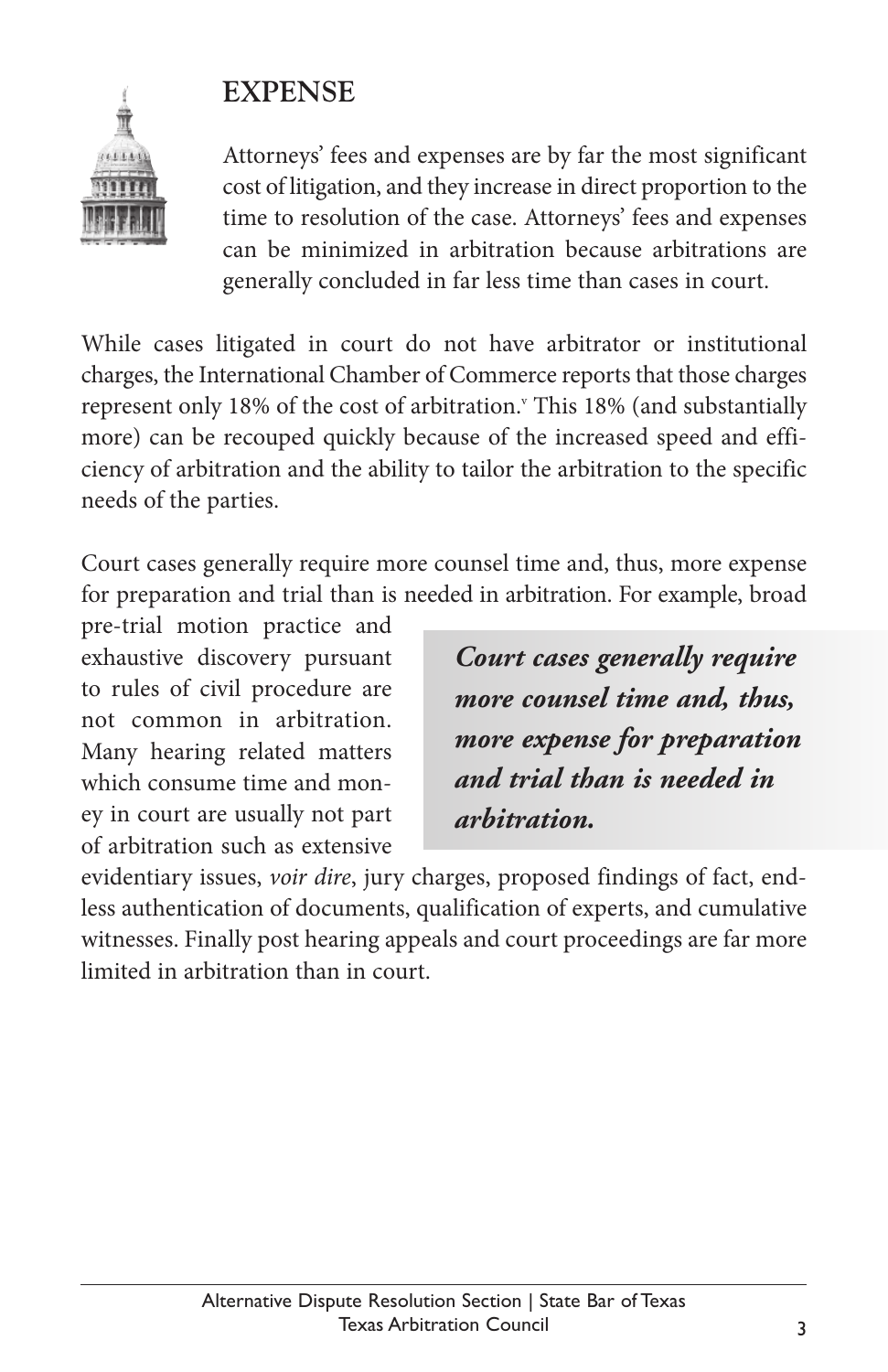

#### **FLEXIBLE PROCESS**

Arbitration is a flexible process which permits parties to organize procedures, and schedule hearings and deadlines to meet their objectives and convenience. Common practices which result from arbitration's flexibility include choosing a location for the hearing that will minimize costs; taking

*Arbitration is a flexible process which permits parties to organize procedures, and schedule hearings and deadlines to meet their objectives and convenience.*

witnesses out of order or interrupting a witness to accommodate individual needs; continuing hearing outside of normal business hours in order to complete a witness or to finish the hearing;

taking testimony of distant witnesses by video conference or by telephone; ordering testimony so that all experts on a topic testify directly after one another or even all at the same time; and using written witness statements for some or all of the witnesses in lieu of time-consuming, oral direct testimony.

When negotiating their underlying commercial contract, parties often include provisions in the arbitration clause which will enhance the efficient conduct of any arbitration that might thereafter arise. Most commonly, such clauses set time limitations for concluding the entire arbitration, as well as limitations on interim phases such as discovery and commencement of the hearing. It is far easier for the parties to agree on such matters when they negotiate their commercial contract than when a dispute has actually arisen and the parties are in an adversarial relationship.

The flexibility of arbitration fosters a relatively informal atmosphere. Together with the privacy of the arbitration proceeding, this serves to reduce the stress on the witnesses and on what are often continuing business relationships between the parties.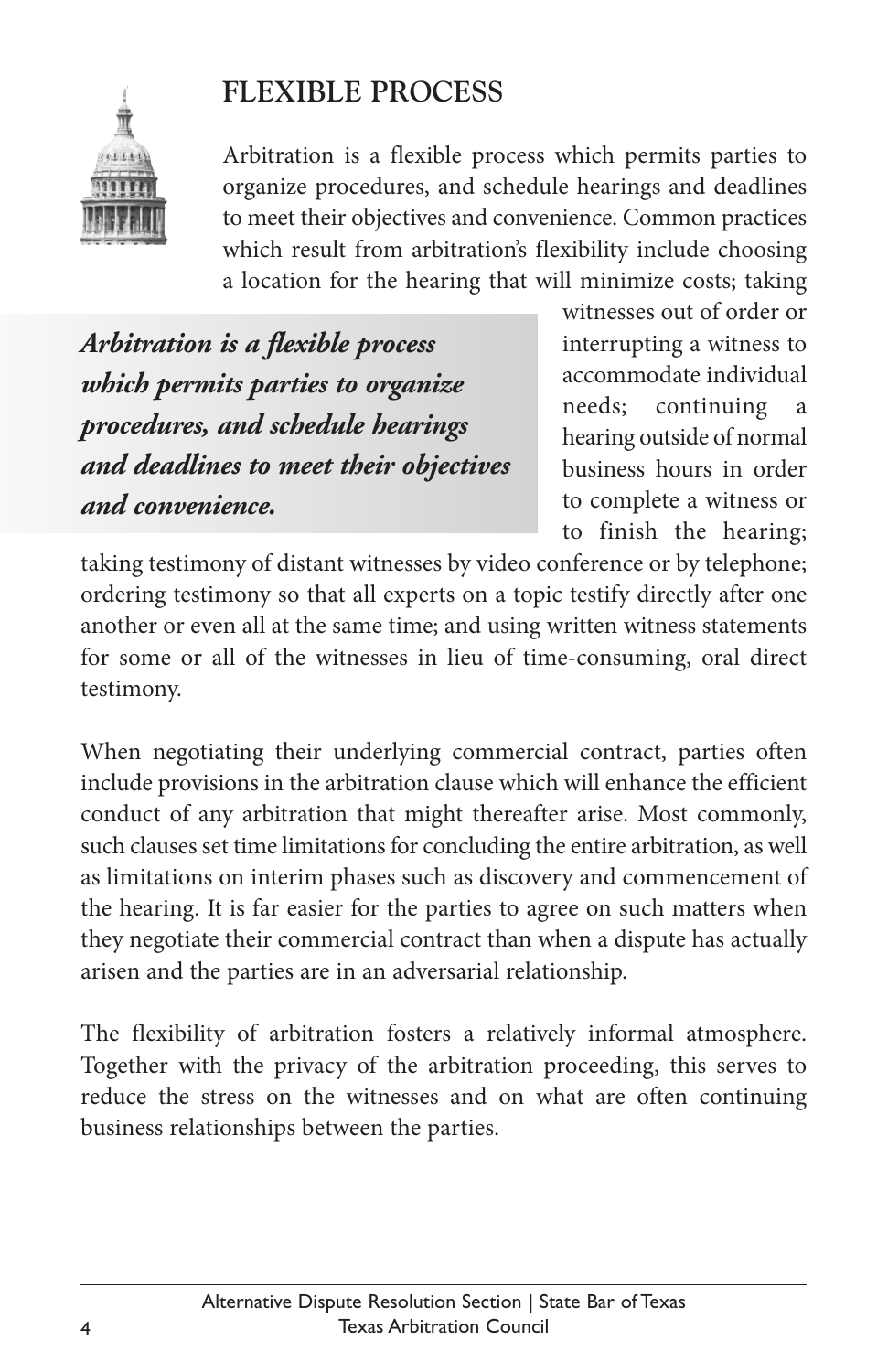### **CONFIDENTIALITY**



Arbitral hearings are held in private settings and are attended only by those designated by the parties and their counsel, in contrast to trial proceedings held at the court house, which are open to the public.

The parties can agree to maintain the confidentiality of the arbitration proceeding, unlike in court, where requests to seal the record are seldom granted. Most arbitral institutions have specific rules regarding the confidentiality of proceedings and awards and the laws of some jurisdictions provide for confidentiality. As long as the proceeding stays in the arbitration forum, confidentiality can be preserved by agreement of the parties.

Confidentiality is an important feature for many corporations, particularly when dealing with disputes involving intellectual property and trade secrets or when there are concerns about publicity or damage to reputation or position in the marketplace.

#### **ARBITRATOR SELECTION**

A great benefit of arbitration is that the parties can select their arbitrators,

both under the party appointed system and the list system, and thereby choose arbitrators with qualifications tailored to the needs of the arbitration in ques-

*A great benefit of arbitration is that the parties can select their arbitrators*

tion. These desired qualifications can include attributes such as subject matter expertise; reputation for competence; temperament; number of years of experience; number of arbitrations chaired; availability; and commitment and ability to conduct an efficient, cost-effective arbitration.

The ability of parties to select arbitrators with desired specific expertise and competence contrasts with most court cases where judges are assigned randomly without regard to whether they possess qualifications particularly suited to the dispute in question.

An additional benefit is the parties' ability to provide for a panel of three arbitrators to hear complex and/or high-dollar disputes.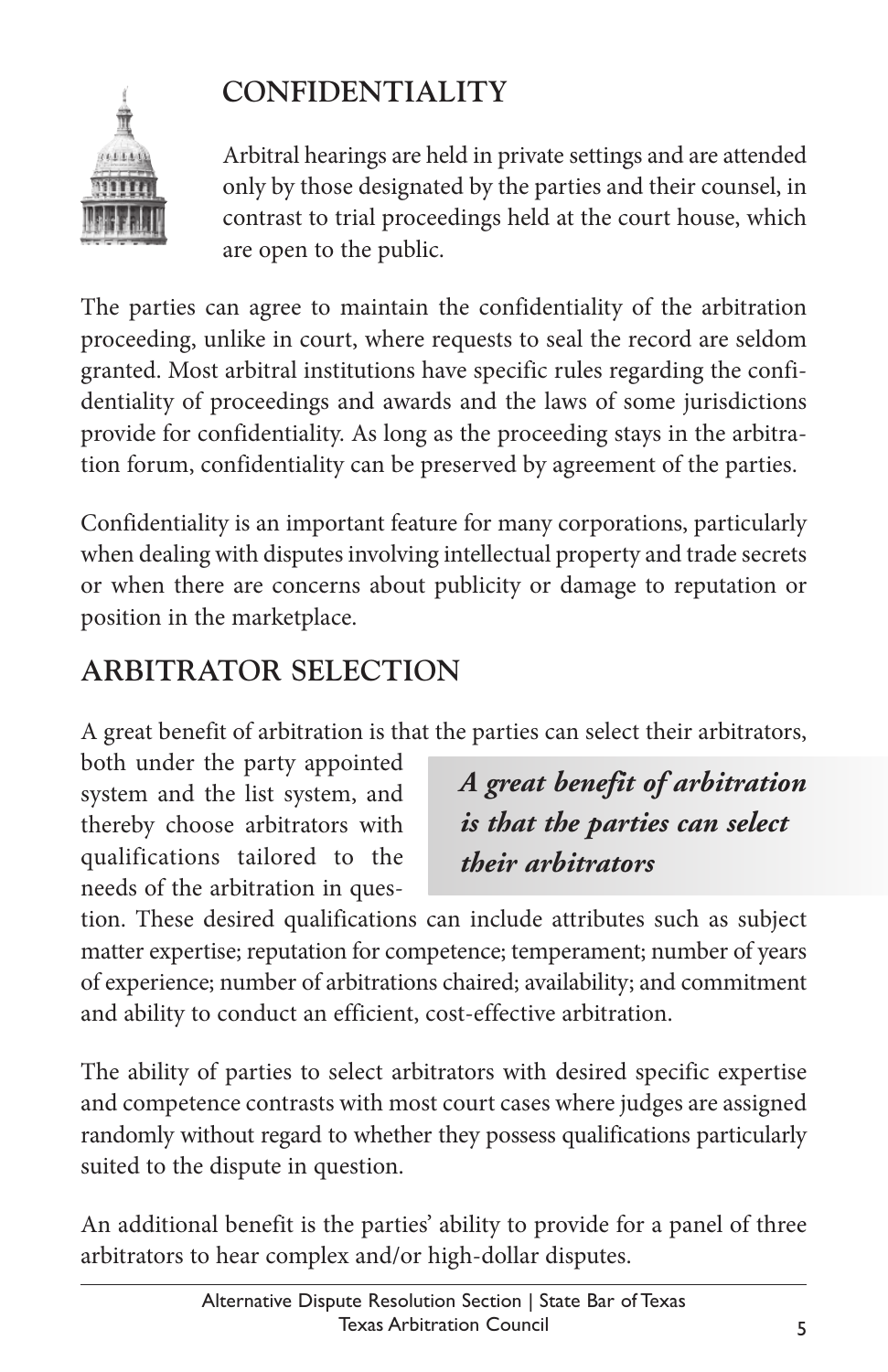

#### **DISCOVERY & RELATED MATTERS**

Unless specifically agreed otherwise by the parties, discovery and related procedures are considerably more limited in arbitration than in litigation.

In court litigation in the United States, the governing Federal Rules of Civil Procedure or parallel state court rules often allow for broad, burdensome and expensive discovery, including lengthy depositions and the extensive production of electronic data.

The parties in arbitration may limit discovery and engage in other cost-efficient procedures by adopting guidelines such as the *CPR Protocol on Disclosure of Documents and Presentation of Witnessess in Commercial Arbitration*vi or *JAMS Arbitration Discovery Protocols*. vii Among other things, these guidelines contain significant suggested limits on processes

*Discovery and related procedures are considerably more limited in arbitration than in litigation*

including document discovery, e-discovery, depositions, discovery motions and dispositive motions. Guidelines like these are binding when

adopted by the parties. But even if they are not adopted, arbitrators often rely on these Guidelines as a framework for the efficient conduct of the pre-hearing phase of arbitration.

Arbitrators are actively involved in the management of the case and can conduct a telephonic or in person supervised session "with a view to achieving an efficient and economical resolution of the dispute, while at the same time promoting equality of treatment and safeguarding each party's opportunity to fairly present its claims and defenses." viii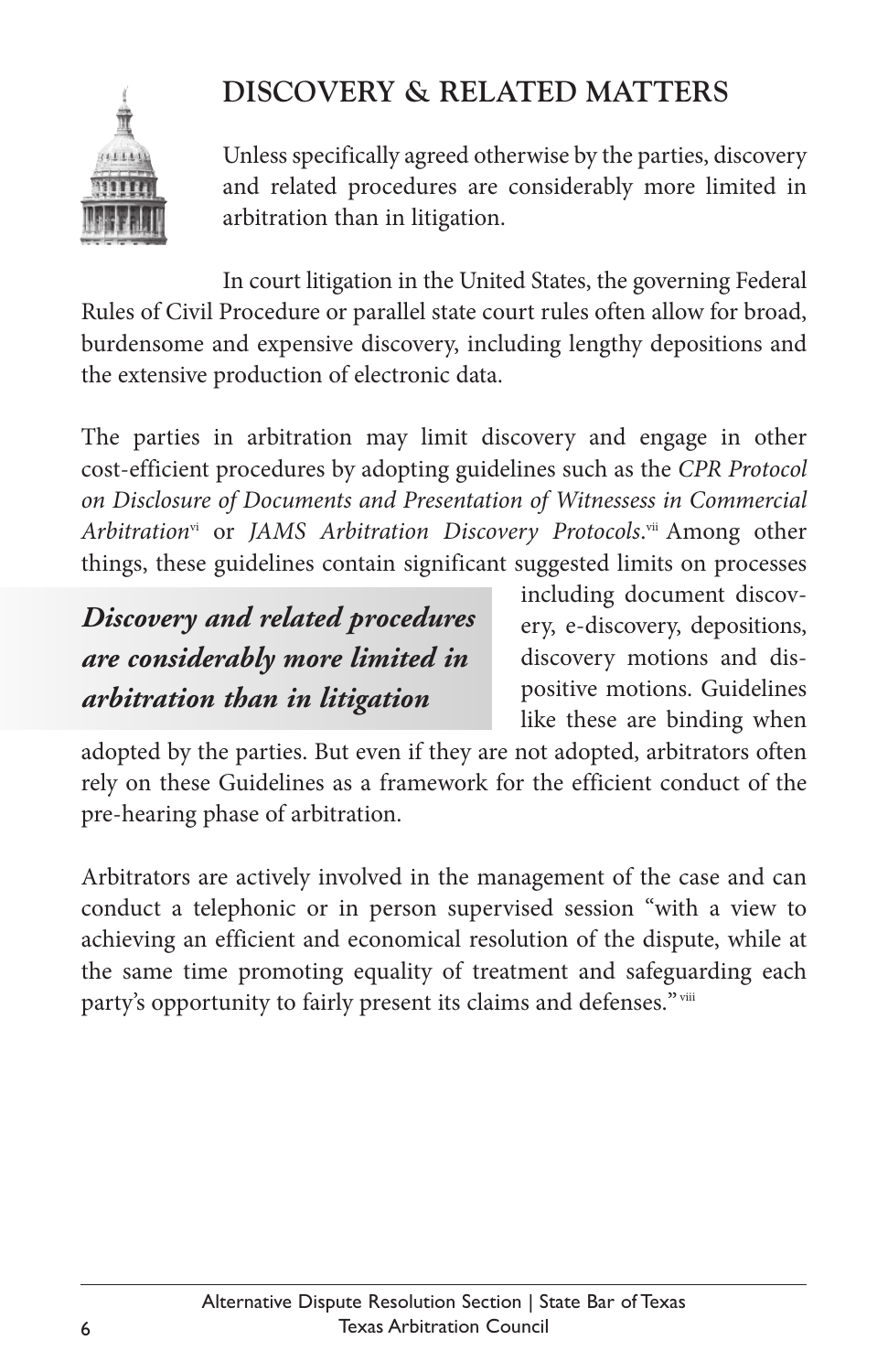

#### **FINALITY**

In many cases it is important that commercial disputes be resolved quickly and finally because drawn-out indecision significantly increases costs and may cause business paralysis. Arbitration provides finality and does so quickly and economically because lengthy, expensive appeals like those encountered in court are not available under the Federal

Arbitration Act ("FAA") and state arbitration statutes. These statutes severely limit a court's ability to vacate arbitration awards except on narrow grounds, which are difficult to prove and rarely succeed.

In some cases, parties to a large dispute may want a more comprehensive appeal than is permitted under the FAA and state arbitration statutes. They can accomplish this(with-

*An appeal within the arbitration framework can be conducted quickly and cost effectively, without significantly delaying the final resolution of the case.*

out sacrificing the efficiency of arbitration) by providing for an appeal to a second arbitrator or panel of arbitrators on traditional legal grounds. An appeal within the arbitration framework can be conducted quickly and cost effectively, without significantly delaying the final resolution of the case.

#### **DECISIVE RESULT**

Studies have repeatedly and conclusively shown that arbitrators do NOT "split the baby." For example, a 2007 study showed that in only 7% of the cases were damages awarded in the mid-range of 41-60% of the amount claimed, results almost identical to a similar study conducted six years earlier. ix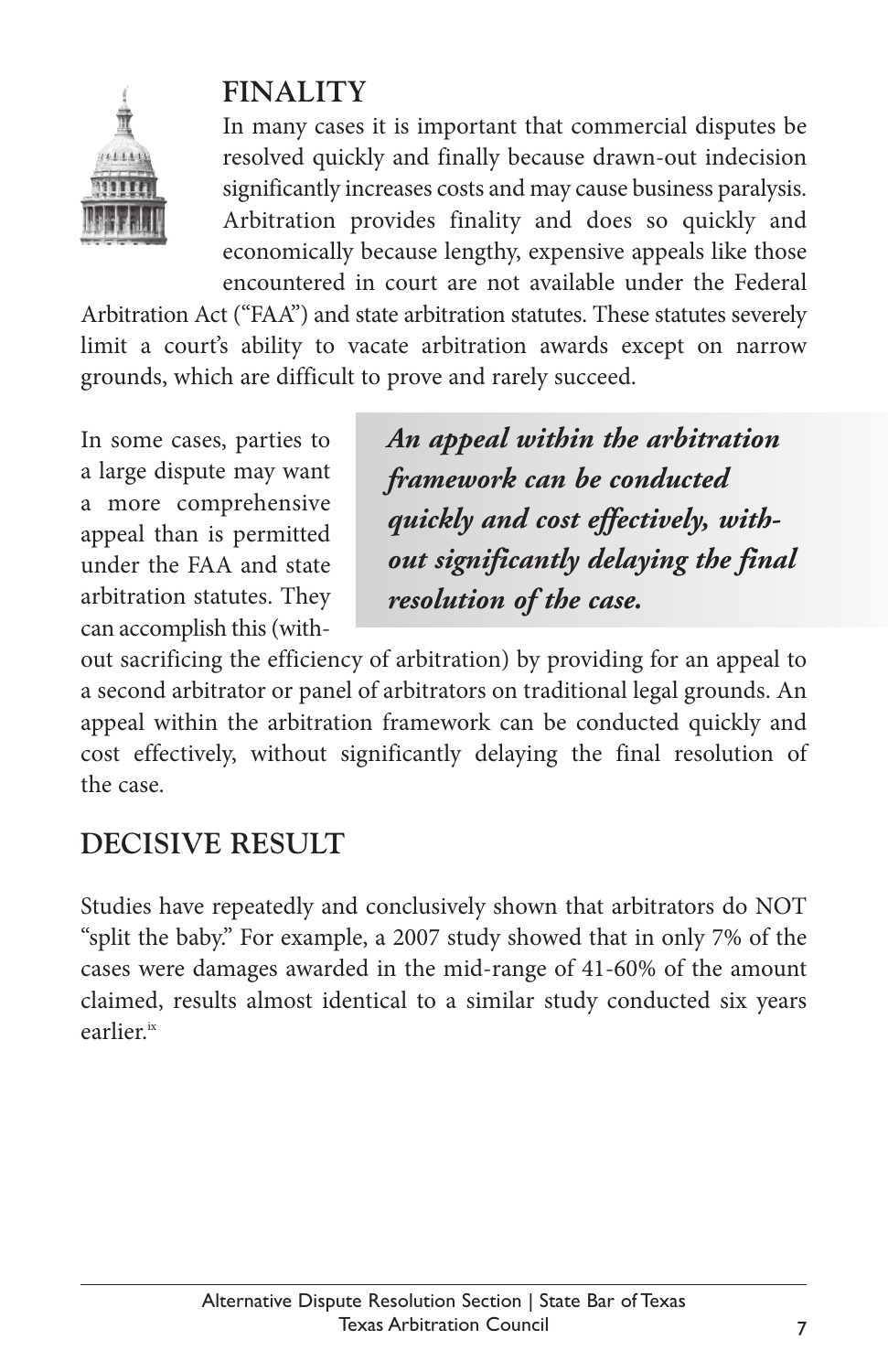

#### **INTERNATIONAL COMMERCIAL DISPUTES**

Arbitration permits the parties to choose adjudicators with the necessary special expertise to decide a cross-border dispute, a choice which is not available in court. This special expertise can include knowledge of more than one legal

tradition (e.g., common law and civil law), experience, understanding and ability in harmonizing cross-border cultural differences between parties, and fluency in more than one language.

In the international context, arbitration provides a uniquely neutral forum for dispute resolution and enables the parties to select decision makers of neutral nationalities or of recognized neutrality who are detached from the parties and their respective home state governments and courts. Thus, arbitration avoids any perceptions of potential bias and provides reassurance that the rule of law will be observed. Arbitration also avoids delays in court which, in some jurisdictions, can exceed five or even ten years.

A critical feature of international arbitration is the existence and effective

*The New York Convention enables the enforcement of international arbitration agreements and awards across borders.*

operation of the New York Convention to which over 140 nations are parties. The Convention enables the enforcement of international arbitration agreements and

awards across borders. In contrast, judgments of national courts are more difficult and often impossible to enforce in other countries.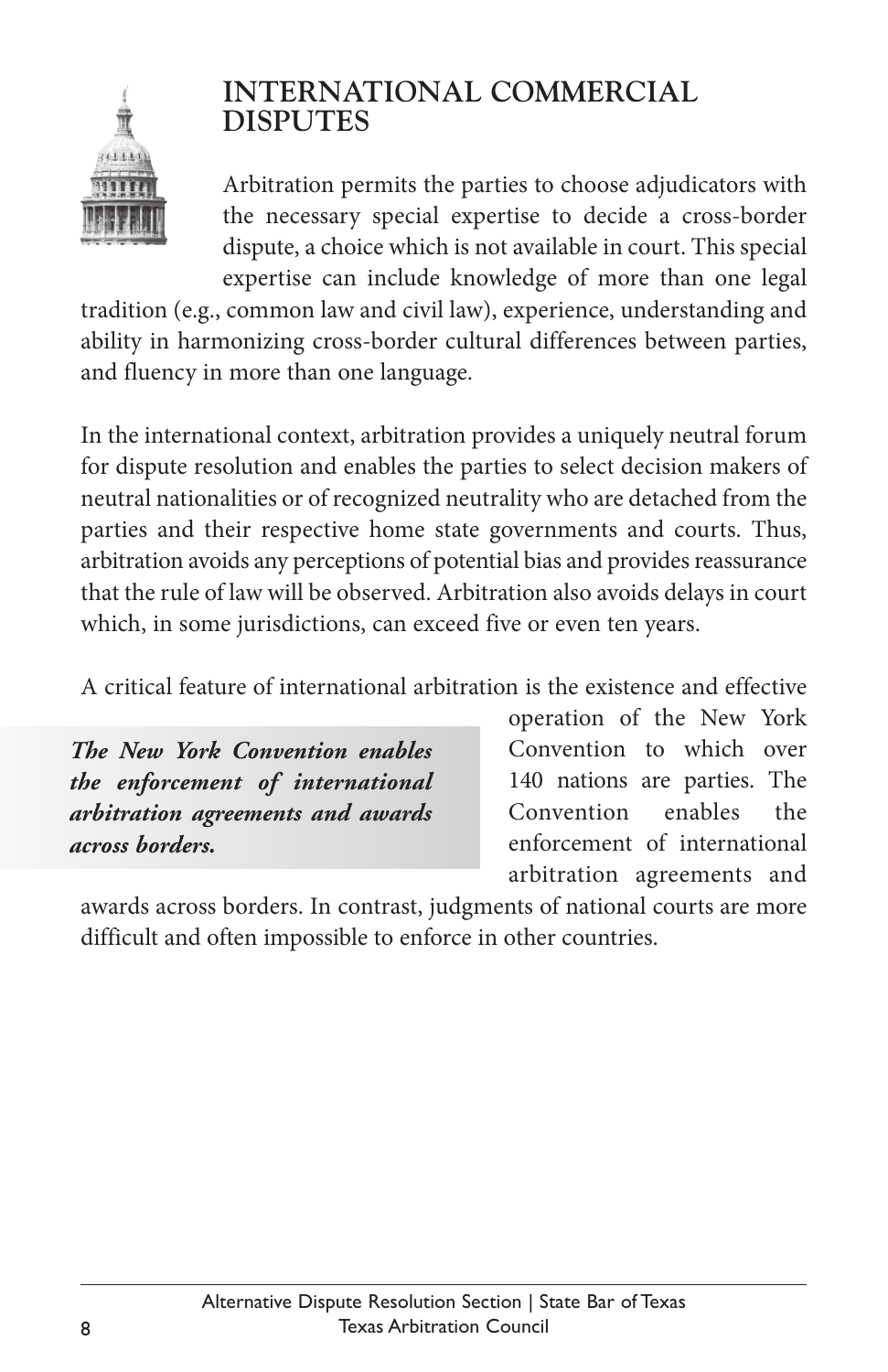#### **CONSUMER AND EMPLOYMENT**

If done properly (avoiding *ad hoc* processes), arbitration is very appropriate for both consumer and employment disputes. Various mechanisms, including close judicial scrutiny, allow for public oversight of the process. When conducted with

adequate procedural safeguards and by an experienced arbitrator, consumers and employees can receive an expeditious and fair resolution of their disputes – one that often would never make it to, much less through, the courthouse. Research shows that arbitration generally provides results that are *superior*, or at least comparable, to the results individuals could expect from the civil justice system.<sup>x</sup>

When one takes into account total attorney's fees, the overall costs of arbitration can be lower than those in traditional litigation. Moreover, arbitral rules ensure that consumers and employees bear only a limited (if any) portion of these costs. For example, the AAA Employment Rules embody

the AAA's *Employment Due Process Protocol*, and embrace a procedure that has been upheld by the Texas Supreme Court.xi Similarly, the AAA's new Consumer Rules<sup>xii</sup> address the issues of time-and cost-effectiveness of consumer arbitration and

*When conducted with adequate procedural safeguards and by an experienced arbitrator, consumers and employees can receive an expeditious and fair resolution of their disputes*

provide a procedure that incorporates the minimum fairness standards contained in the AAA *Consumer Due Process Protocol*. Among other protections, these include:

- Access to ADR information and also equal access to documents
- Independent administration with impartial, qualified Neutrals
- A fair hearing at a reasonable location and time at reasonable cost
- Right to representation and access to judicial remedies
- Continued access to small claims court and mediation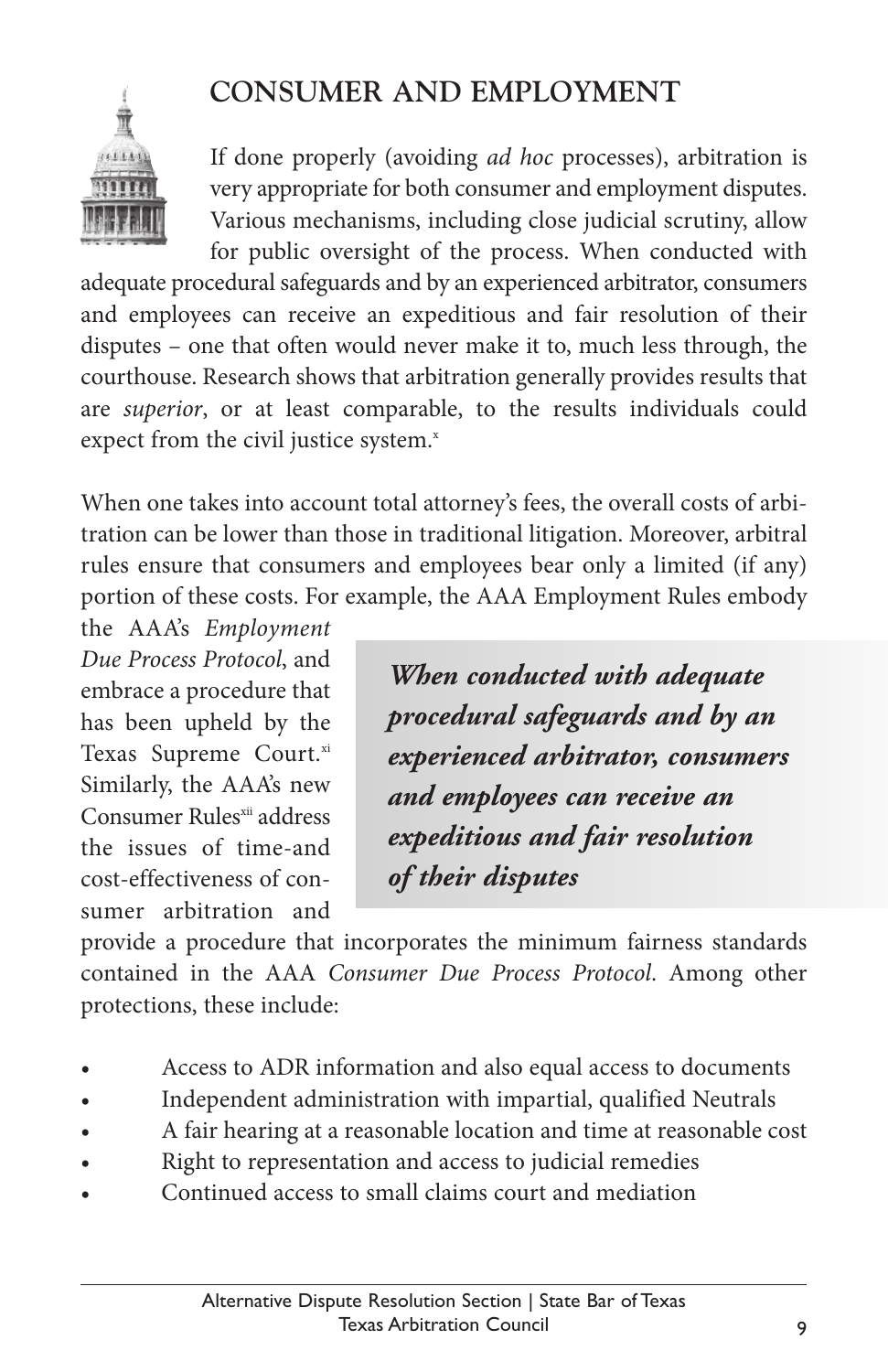#### **THE "NEW" ARBITRATION**

In response to criticism by the end-userthat the arbitral process had become much like courthouse litigation – we call this larbigation – the various arbitration providers have followed the leadership of the College of Commercial Arbitrators ("CCA") and embraced its *Protocols for Expeditious, Cost-Effective Commercial Arbitration*. xiii Under the Protocols, the provider, end-user, advocates and arbitrators share the responsibility of designing and providing a fair, yet timely and efficient, procedure for the *final* and *binding* resolution of commercial disputes. The Protocols, as well as the new AAA Commercial Arbitration Rules (eff. Oct. 1, 2013) have been well received and are in wide-spread use now.

#### **ACCESS BY CLAIMANTS**

Historically, it has been estimated that only approximately five percent of the employment disputes lead even to successful retention of counsel. Studies show that approximately sixty percent of those lawsuits end by summary disposition. That explains why less than 1.6% of all civil cases filed ever reach a jury. Arbitration provides the everyday claimant – both employees and consumers – an opportunity to fairly and fully state their case. None of the significant arbitration providers require representation by counsel. Relaxed or nominal filing and administrative fees allow easy entry to the arbitration forum.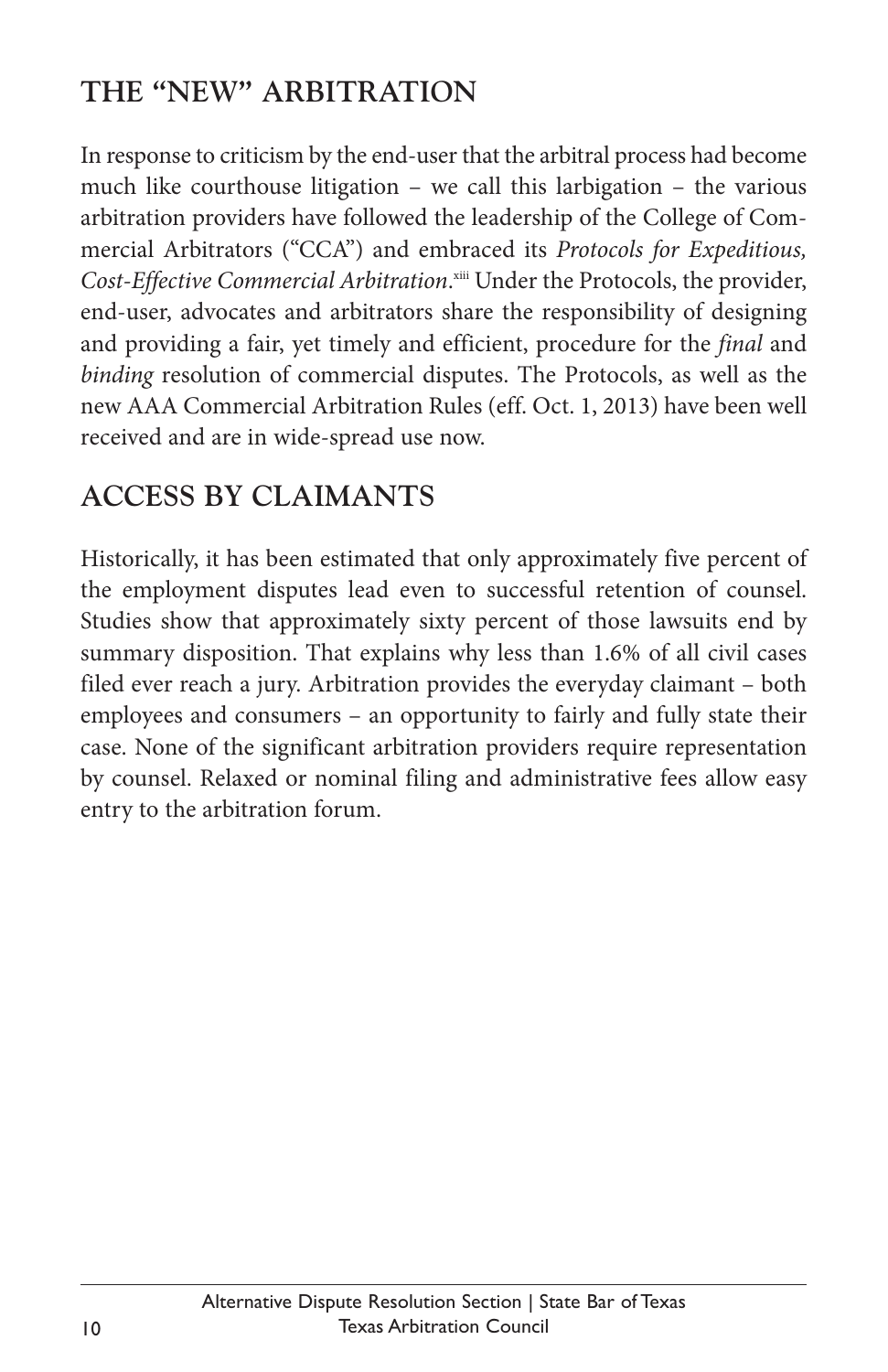

#### **STUDIES PROVE THAT ARBITRATION IS AN EFFECTIVE PROCESS**

**Satisfaction** – Studies have shown that a majority of users believe arbitration is better, cheaper and faster than litigation.<sup>xiv</sup>

**Fairness** – Studies have shown that 80 per cent of attorneys and 83 percent of business people report that arbitration is a fair and just process.<sup>xv</sup>

**International** – Studies have shown that 86% of corporate counsel are satisfied with international arbitration.<sup>xvi</sup>

**Expertise** – Studies have shown that the majority of parties find arbitrators, since they can be chosen by the parties, to be more likely to understand the subject of the arbitration than judges.<sup>xvii</sup>

**Lack of bias** – Studies have concluded that three arbitrators are less likely to be influenced by unconscious biases than is a single decision maker.<sup>xviii</sup>

**Compliance with awards** – Studies have shown that the rate of voluntary compliance with arbitral awards is over 90%. xix

**Financial benefits** – Studies have shown that speedier resolutions result in significant financial benefits to all parties as parties know what they owe or are owed and can move forward with their lives and businesses. $^{xx}$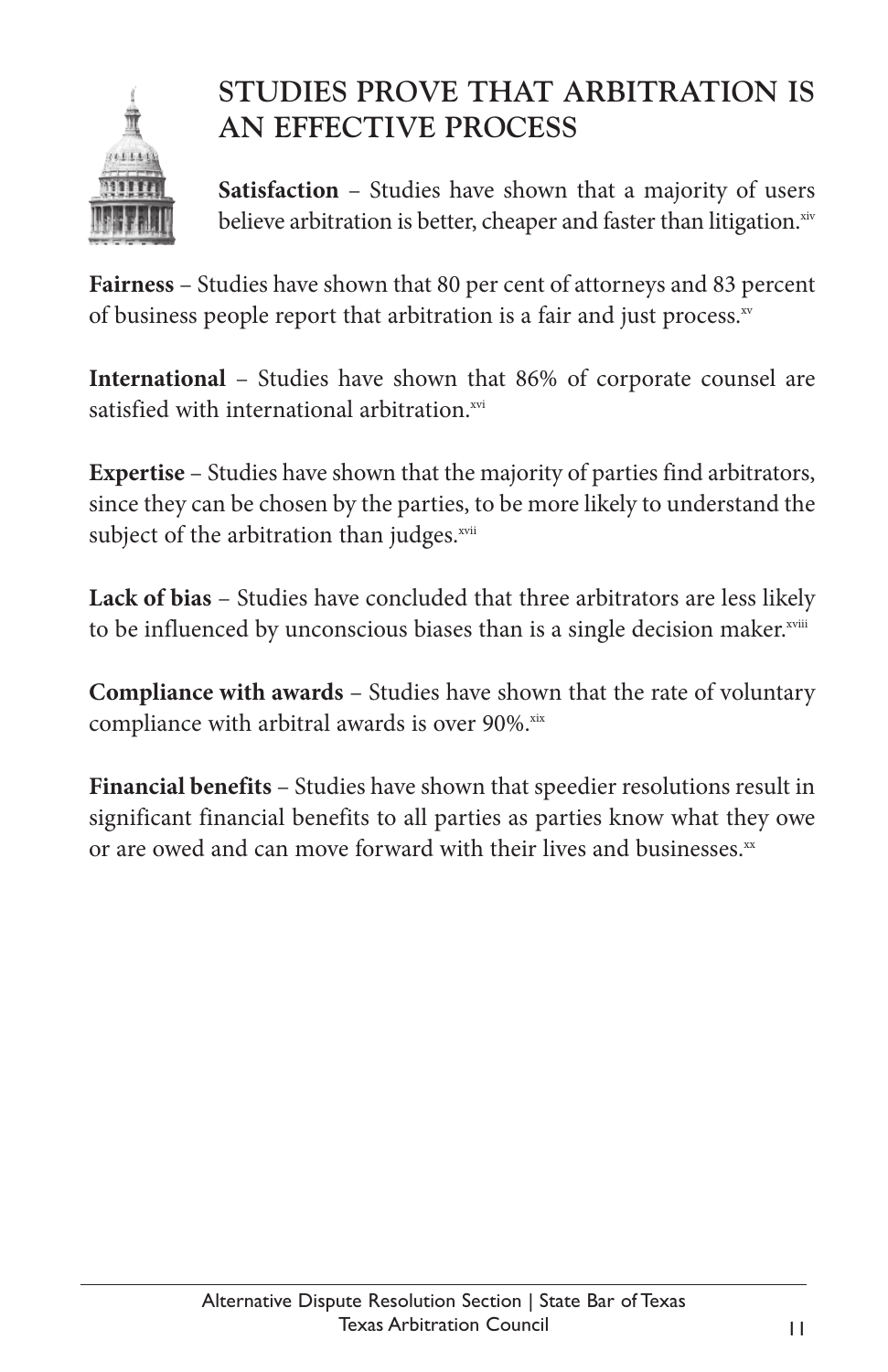- i Data on file with the ABA Section of Dispute Resolution ii Judicial Business of the U.S. Courts, U.S. District Courts—Median Time Intervals From Filing to Disposition of Civil Cases Terminated, by District and Method of Disposition, Table C-5, at http://www.uscourts.gov/uscourts/Statistics/JudicialBusiness/2011/appendices/C05Sep11.pdf
- iii Judicial Business of the U.S. Courts, .U.S. Courts of Appeals—Median Time Intervals in Months for Merit Terminations of Appeals Arising From the U.S. District Courts, by Circuit, Table B-4A,(median for "other civil appeals" which excludes prisoner petitions) at http://www.uscourts.gov/uscourts/Statistics/JudicialBusiness/2011/appendices/B04ASep11.pdf http://www.uscourts.gov/uscourts/Statistics/JudicialBusiness/2011/appendices/B04ASep11.pdf
- iv Civil Justice Survey of State Courts, Bureau of Justice Statistics 2005, available at

http://www.ojp.usdoj.gov/bjs/pub/pdf/cbjtsc05.pdf

- v International Chamber of Commerce Commission on Arbitration, Techniques for Controlling Time and Costs for Arbitration, available at http://www.iccwbo.org/uploadedFiles/TimeCost\_E.pdf.
- vi http://www.cpradr.org/Resources/ALLCPRArticles/tabid/265/Article Type/ArticleView/ArticlezID/614/Default.aspx.
- vii http://www.jamsadr.com/arbritration-discovery-protocols/
- viii American Arbitration Association, Commercial Rule R-22(a)
- ix American Arbitration Association, Splitting the Baby: a New AAA Study, available at

```
http://www.adr.org/aaa/ShowPDF?doc=ADRSTG_014040
```
x Rutledge, "*Arbitration, A Good Deal for Consumers*," U.S. Chamber Institute for Legal Reform (2008).

xi *In re Halliburton Co.*, 80 S.W.3d 566 (Tex. 2002).

- xii Effective September 1, 2014, these are the first stand-alone set of rules developed specifically for disputes arising from consumer agreements.
- xiii The *CCA Guide to Best Practices in Commercial Arbitration*, 3rd Ed. 2014 (JurisNet, LLC). See www.arbitrationlaw.com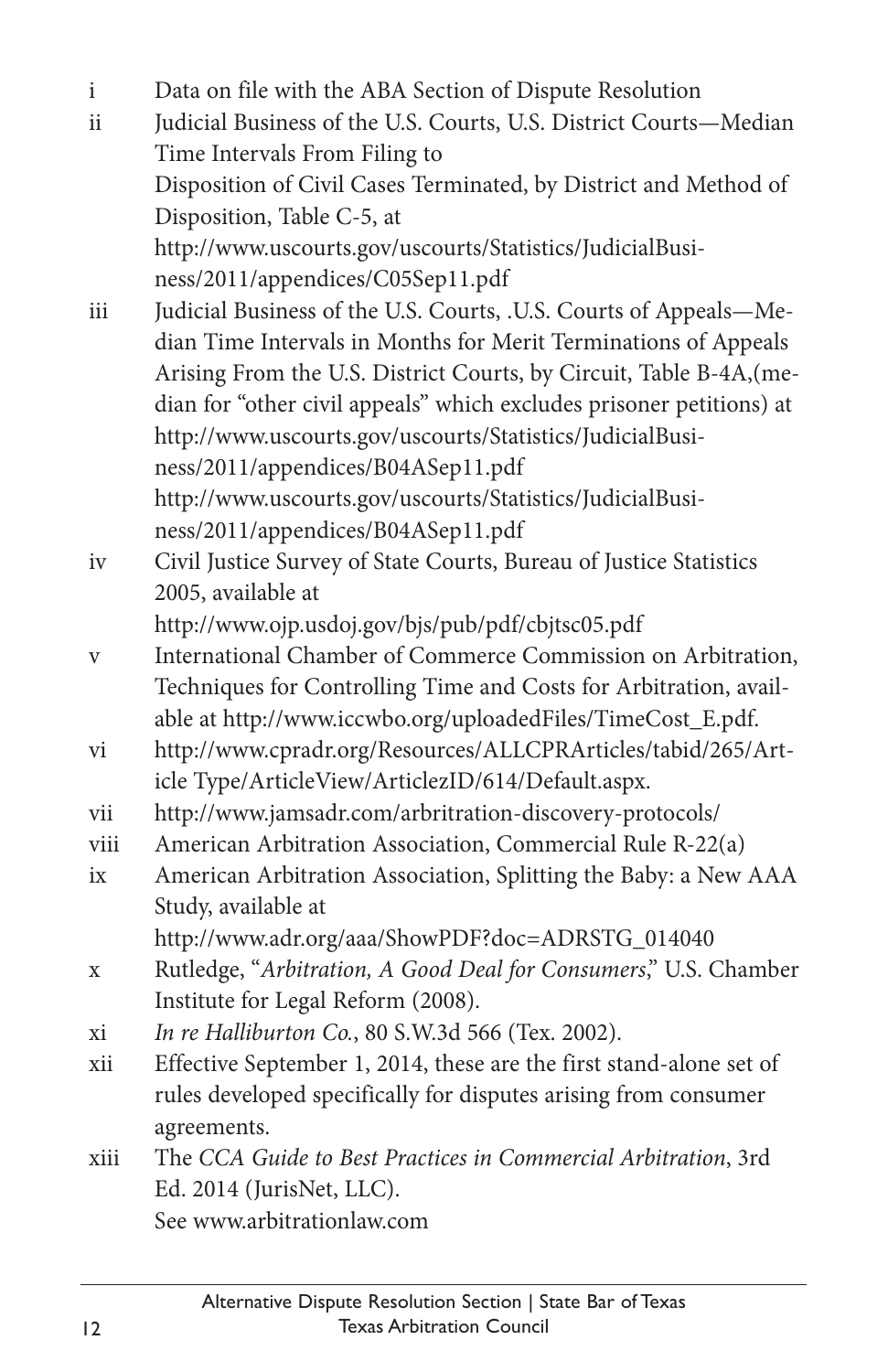- xiv Rand Institute for Civil Justice, Business to Business Arbitration in the United States, Perceptions of Corporate Counsel ("Rand"), p. 1, 30 (2011).
- xv Id.
- xvi PriceWaterhouseCoopers, International Arbitration, Corporate Attitudes and Practices, ("PWC"), p. 8 (2008).
- xvii Rand, supra note viii at p. 32.
- xviii Chris Guthrie, Misjudging, 7 Nev. L.J. 420, 451-453 (2007).
- xix PWC supra note x at p. 8.
- xx See B. Roy Weinstein & Stevan Porter, Economic Impact on the County of Los Angeles and the State of California of Funding Cutbacks Affecting the Los Angeles Superior Court (Dec. 2009), available at

http://www.micronomics.com/articles/LA\_Courts\_Economics\_Impact.pdf.

> Texas Arbitration Council c/o Richard W. Evans Texas Lobby Solutions 919 Congress Avenue, Suite 450 Austin, Texas 78701 (512) 482-9339